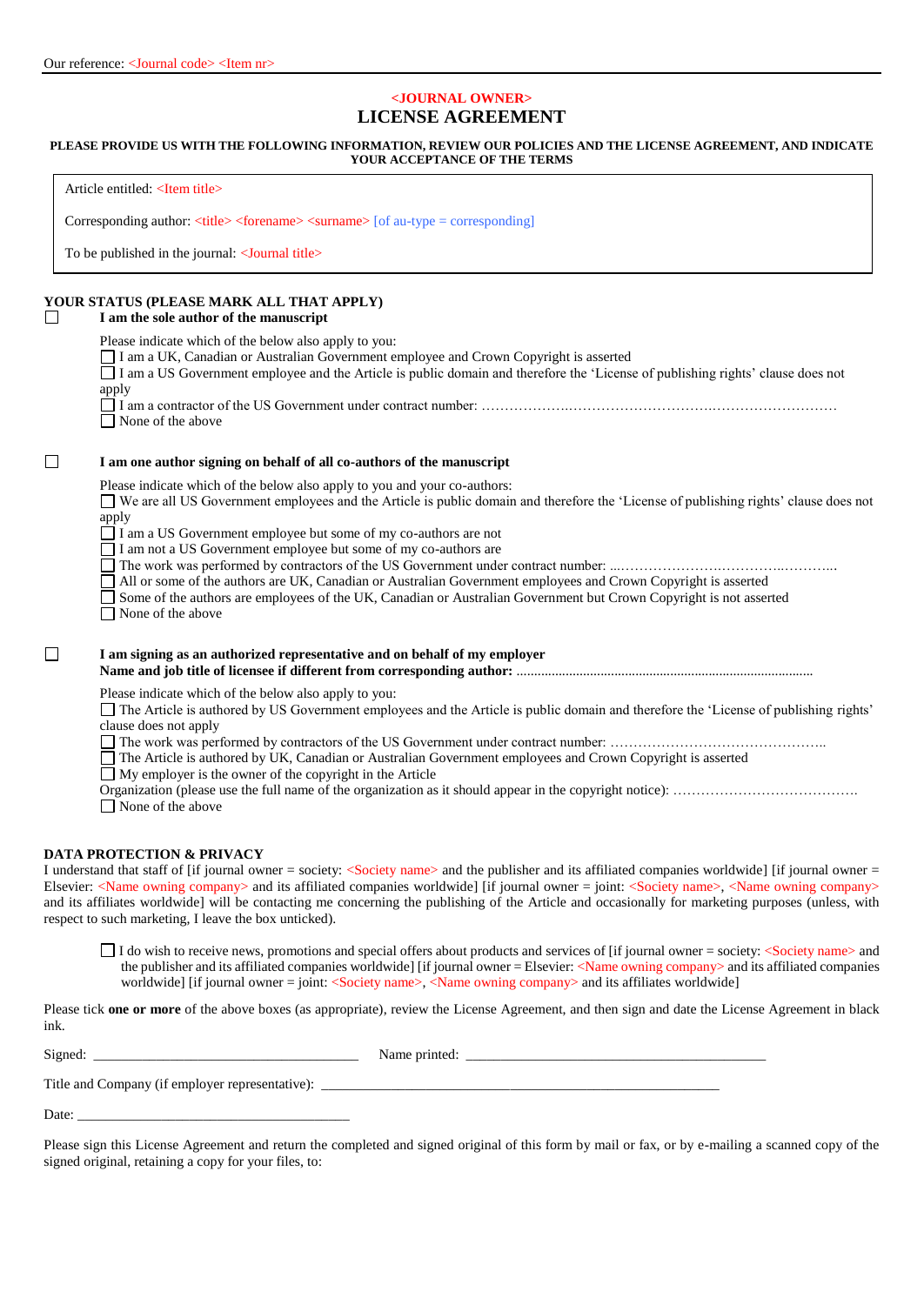# **THE LICENSE AGREEMENT**

## License of publishing rights

I hereby grant to J*ournal Owner* an exclusive publishing and distribution license in the manuscript identified above and any tables, illustrations or other material submitted for publication as part of the manuscript (the "Article") in print, electronic and all other media (whether now known or later developed), in any form, in all languages, throughout the world, for the full term of copyright, and the right to license others to do the same, effective when the Article is accepted for publication. This license includes the right to enforce the rights granted hereunder against third parties.

#### Supplemental Materials

"Supplemental Materials" shall mean materials published as a supplemental part of the Article, including but not limited to graphical, illustrative, video and audio material.

With respect to any Supplemental Materials that I submit, *Journal Owner* shall have a perpetual worldwide, non-exclusive right and license to publish, extract, reformat, adapt, build upon, index, redistribute, link to and otherwise use all or any part of the Supplemental Materials, in all forms and media (whether now known or later developed) and permit others to do so.

#### .Research Data

"Research Data" shall mean the result of observations or experimentation that validate research findings and that are published separate to the Article, which can include but are not limited to raw data, processed data, software, algorithms, protocols and methods.

With respect to any Research Data that I wish to make accessible on a site or through a service of *Journal Owner*, *Journal Owner* shall have a perpetual worldwide, non-exclusive right and license to publish, extract, reformat, adapt, build upon, index, redistribute, link to and otherwise use all or any part of the Research Data in all forms and media (whether now known or later developed), and permit others to do so. Where I have selected a specific end user license under which the Research Data is to be made available on a site or through a service, the publisher shall apply that end user license to the Research Data on that site or service.

#### Scholarly communication rights

I understand that I retain the copyright in the Article and that no rights in patents, trademarks or other intellectual property rights are transferred to the Journal. As the author of the Article, I understand that I shall have: (i) the same rights to reuse the Article as those allowed to third party users of the Article under the CC-BY-NC-ND License, as well as (ii) the right to use the Article in a subsequent compilation of my works or to extend the Article to book length form, to include the Article in a thesis or dissertation, or otherwise to use or re-use portions or excerpts in other works, for both commercial and non-commercial purposes. Except for such uses, I understand that the license of publishing rights I have granted to the Journal gives the Journal the exclusive right to make or sub-license commercial use.

#### User rights

The publisher will apply the *Creative Commons Attribution-Noncommercial-NoDerivative Works 4.0 International License* (CC-BY-NC-ND) to the Article where it publishes the Article in the journal on its online platforms on an Open Access basis. For further information, see <http://www.elsevier.com/about/open-access/open-access-options>.

The CC-BY-NC-ND license allows users to copy and distribute the Article, provided this is not done for commercial purposes and further does not permit distribution of the Article if it is changed or edited in any way, and provided the user gives appropriate credit (with a link to the formal publication through the relevant DOI), provides a link to the license, and that the licensor is not represented as endorsing the use made of the work. The full details of the license are available at <https://creativecommons.org/licenses/by-nc-nd/4.0/>.

#### Reversion of rights

Articles may sometimes be accepted for publication but later rejected in the publication process, even in some cases after public posting in "Articles in Press" form, in which case all rights will revert to the author (see [http://www.elsevier.com/locate/withdrawalpolicy\)](http://www.elsevier.com/locate/withdrawalpolicy).

#### Revisions and addenda

I understand that no revisions, additional terms or addenda to this License Agreement can be accepted without *Journal Owner*'s express written consent. I understand that this License Agreement supersedes any previous agreements I have entered into with *Journal Owner* in relation to the Article from the date hereof.

# Copyright Notice

The publisher shall publish and distribute the Article with the appropriate copyright notice.

#### Author Representations/Ethics and Disclosure

I affirm the Author Representations noted below, and confirm that I have reviewed and complied with the relevant Instructions to Authors, Ethics in Publishing policy, Declarations of Interest disclosure, and information for authors from countries affected by sanctions (Iran, Cuba, Sudan, Burma, Syria or Crimea). Please note that some journals may require that all co-authors sign and submit Declarations of Interest disclosure forms. I am also aware of the publisher's policies with respect to retractions and withdrawal [\(http://www.elsevier.com/locate/withdrawalpolicy\)](http://www.elsevier.com/locate/withdrawalpolicy). For further information see the publishing ethics page at<http://www.elsevier.com/publishingethics> and the journal home page. For further information on sanctions, see

#### *Author Representations*

- The Article I have submitted to the journal for review is original, has been written by the stated authors and has not been previously published.
- The Article was not submitted for review to another journal while under review by this journal and will not be submitted to any other journal.
- The Article and the Supplemental Materials do not infringe any copyright, violate any other intellectual property, privacy or other rights of any person or entity, or contain any libelous or other unlawful matter.
- I have obtained written permission from copyright owners for any excerpts from copyrighted works that are included and have credited the sources in the Article or the Supplemental Materials.